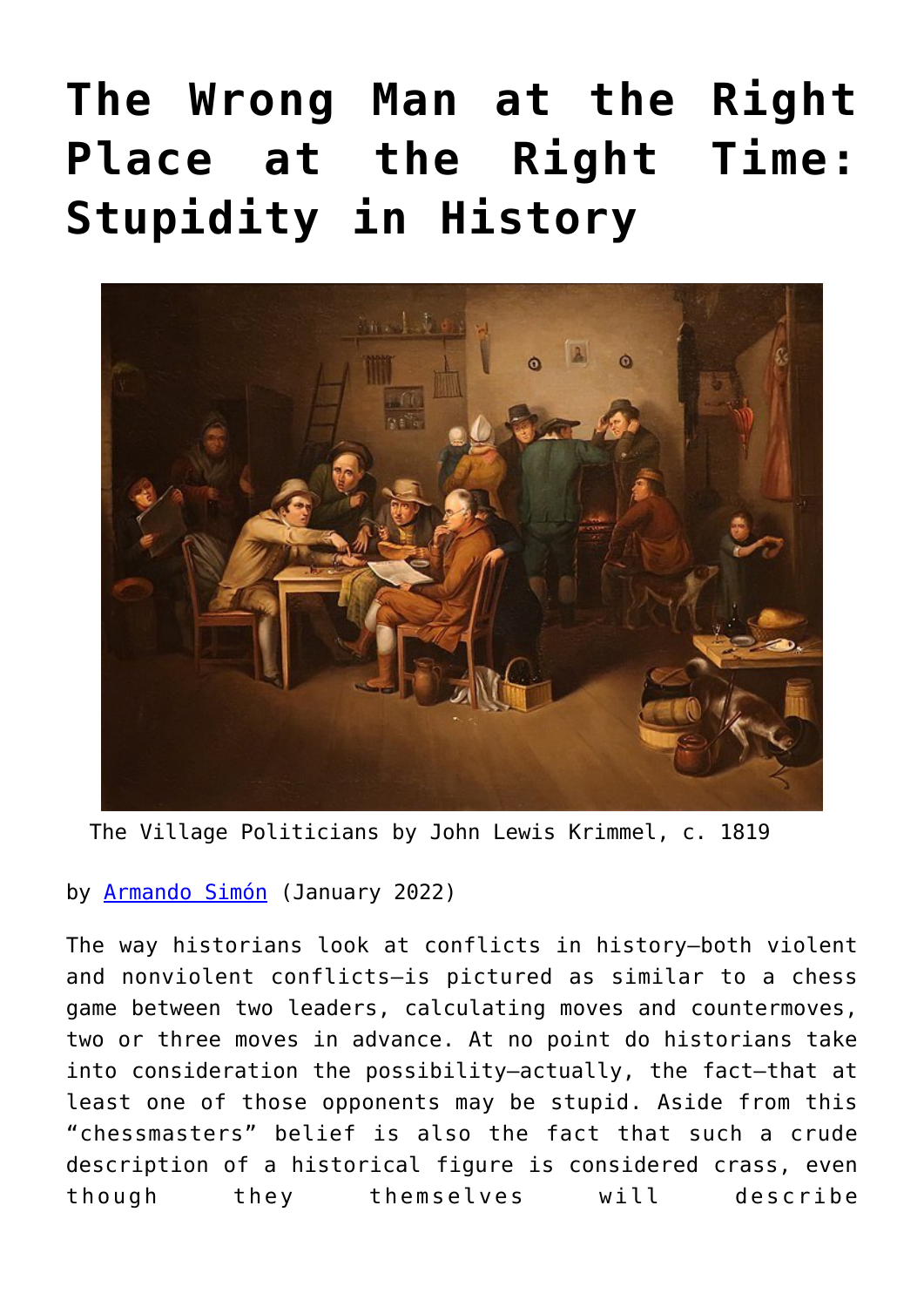a *contemporary* politician, or prominent figure, to friends or acquaintances as being a stupid jackass.

Such an idea seems counterintuitive. After all, how could a person become head of a country, a ministry, a university, or an army if he is stupid? Actually, it's simple. First, in the case of hereditary aristocracy, it can be through simple genetics. For example, just as Prussia's Frederick the Great was a multifaceted genius, Spain's Carlos II was a mental and physical defective. Second, in non-aristocratic settings, it can be through a single-minded, unprincipled, lust for power. Several dictators easily come to mind (their stupidity is usually overshadowed by their evil). Third, it can be because of ideology. Fanaticism, particularly totalitarian fanaticism, has a tendency to halve a person's IQ, such that the ideology distorts reality in order to conform to that ideology. Think of Mao's great Leap Forward, or Castro's numerous projects, or even on a smaller scale, such as Jonestown. Lastly, stupidity in leaders can come through the banal fact of lifelong work and ultimate ascendancy in a bureaucracy (which is why the ruling class of all countries are gerontocracies). Viewing this last in American history, think of lifelong politicians like Gerald Ford, or George Bush, Sr., who were picked as Vice-Presidents and ended up as presidents of the United States, or, in the present day, Generals Lloyd Austin and Mark Milley.

At any rate, many years ago, back when I was younger and thought I had all the time in the world, I conceived of several projects that I should carry out in the future. Then I blinked and then realized that my time had pretty much ran out. One of these projects was a history book that I was going to compile about the crucial role of stupidity in history (it promised to be a very thick book).

I got as far as the title: *The Role of Stupidity in Human History.*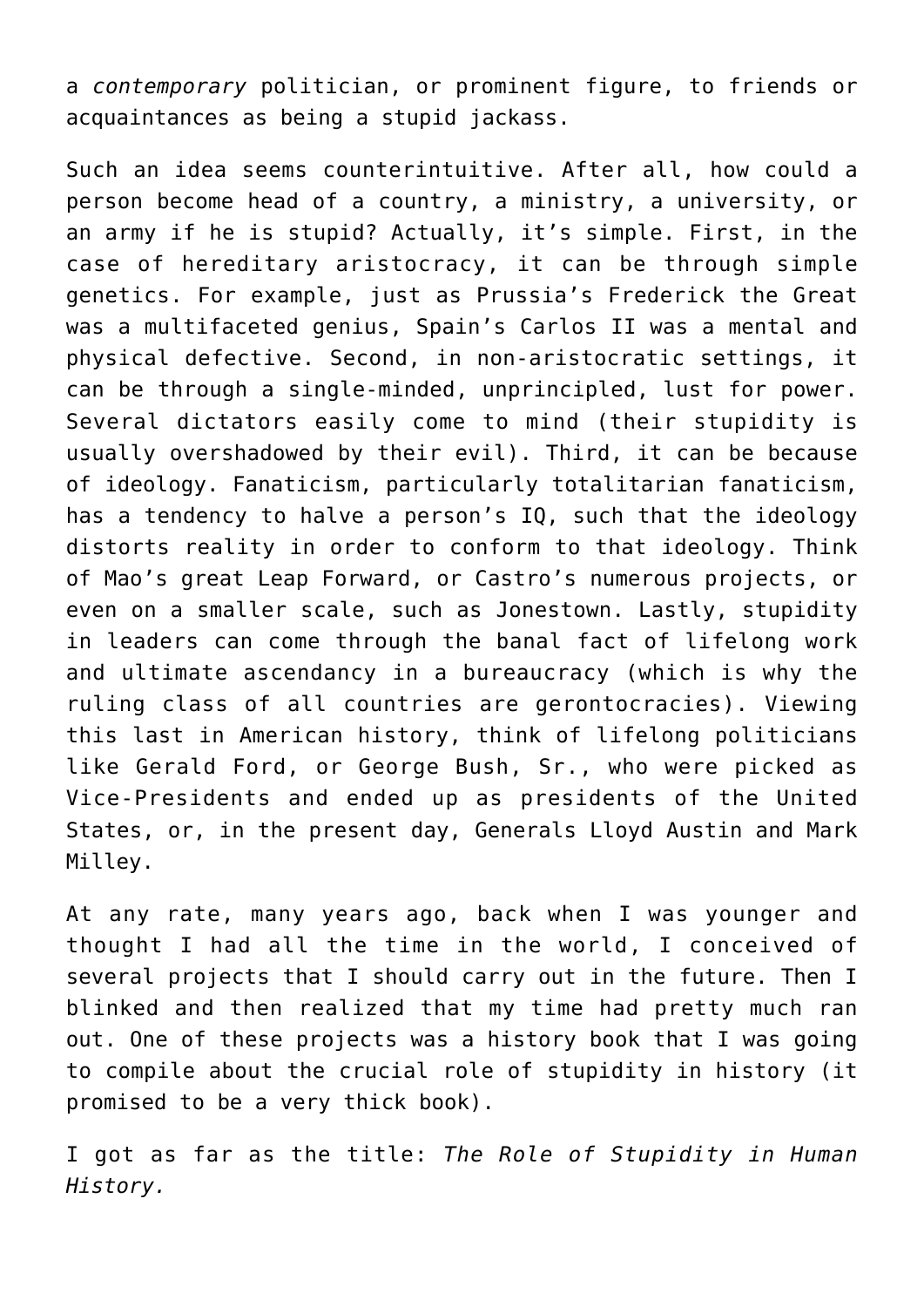As it turns out, that "very thick book" will become, instead, an article. And because this is an article, and not a book, the incidents described below will be highly condensed and the impact of the stupidity displayed may not be appreciated. Likewise, and for the same reason, although their numbers would be such as to make it a multi-volume work, I will relate just a handful.

 $*$ 

 $*$ 

(A) In 1220, Frederick became Emperor Frederick II, whereupon he vowed to launch a crusade for the Holy Land. His holdings were widespread and his intellect was breathtaking. [Pope](https://www.amazon.com/Frederick-II-Richard-D-Bressler/dp/1594162417/ref=sr_1_1?keywords=frederick+II&qid=1636044498&qsid=140-9048803-1176308&s=books&sr=1-1&sres=1594162417%2C0195080408%2C1782825606%2C019822513X%2C0804703744%2CB08QTTTXBG%2C0342921002%2C1379595487%2C1379595479%2C087580439X%2C0521533228%2C0341851590%2C4871873110%2CB0006AQ2IS%2C114081964X%2C0300218303) Gregory [IX](https://www.amazon.com/Frederick-II-Medieval-Emperor-Paperbacks/dp/0195080408/ref=sr_1_2?keywords=frederick+II&qid=1636044498&qsid=140-9048803-1176308&s=books&sr=1-2&sres=1594162417%2C0195080408%2C1782825606%2C019822513X%2C0804703744%2CB08QTTTXBG%2C0342921002%2C1379595487%2C1379595479%2C087580439X%2C0521533228%2C0341851590%2C4871873110%2CB0006AQ2IS%2C114081964X%2C0300218303) developed an obsessive hatred for the Emperor, excommunicating him three times, even though Frederick launched a crusade which captured Jerusalem. The Pope waged wars against the emperor, energies and bellicosity which would have been more rationally directed at permanently securing the Middle East.

(B) It is rare that a battle goes perfectly according to plan. It is equally rare for *everything* going wrong in a [battle.](https://reason.com/1981/02/01/bumbling-and-betrayal/) Such was the case with Girón Beach, *aka* Bay of Pigs (likewise, during the Spanish Civil War, Eby's *Comrades and Commissars* detail a long, uninterrupted litany of stupidity on that battlefield). U-2 photographs of dark areas in the landing zone were identified as reefs by the Cuban exiles who had lived there; their CIA officers ignored their experience, insisting it was seaweed; the landing crafts got stuck in the "seaweed;" supplies could not be unloaded. Even the obvious advice of a marine not to stock the gasoline and the ammunition together was ignored. Lifeboats were rotten. Diversions elsewhere In Cuba did not take place. The invaders were to be protected by an air umbrella; half the air strikes were called off by President Kennedy and General Cabell at the crucial moment. Planes strafed both sides. Kennedy and Cabell refused to resupply and chose to abandon them. And even though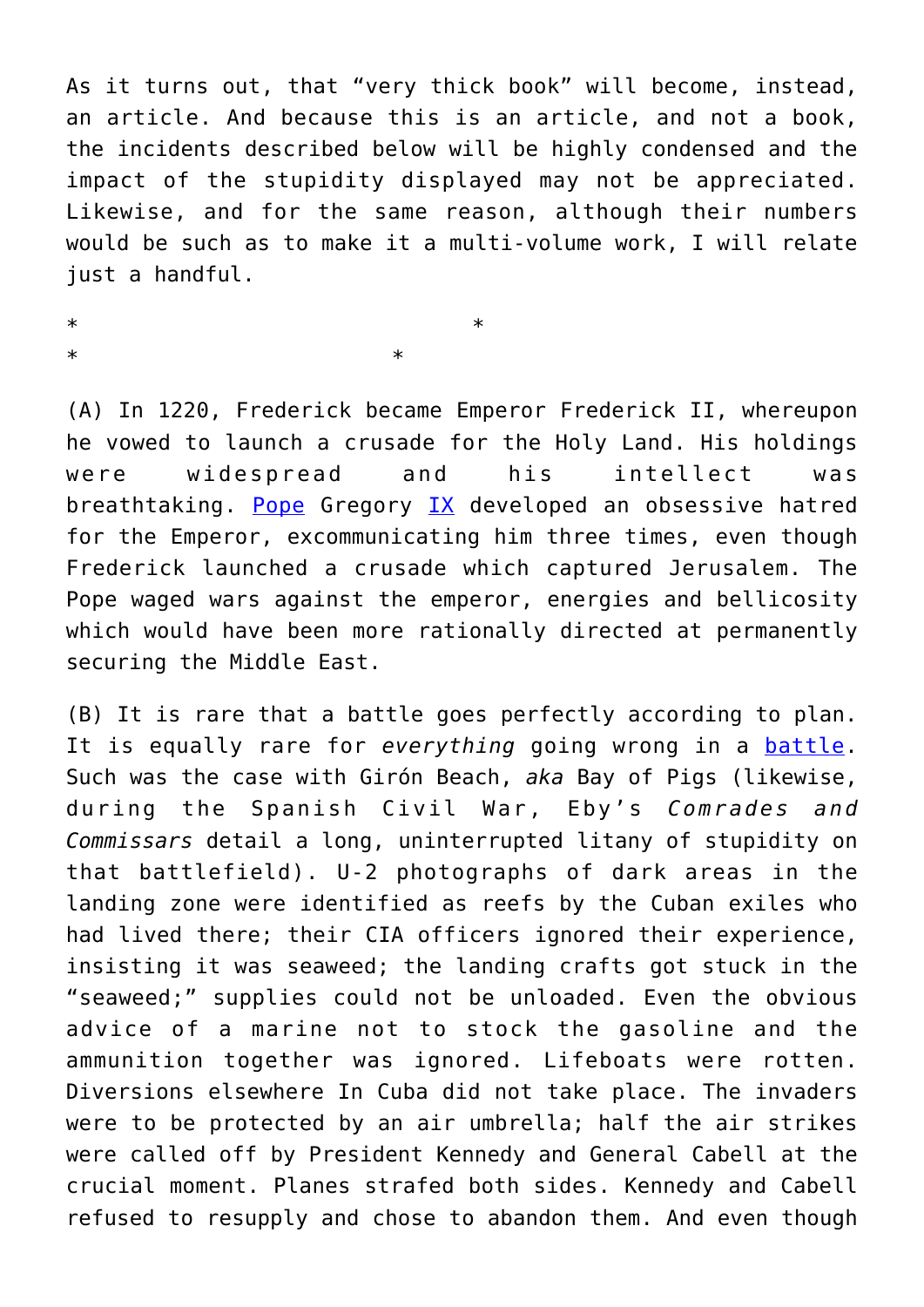everyone knew that the US government was obviously behind the invasion, it expected that everyone would believe that it was neutral.

(C) [Athens](https://www.amazon.com/Plutarchs-Lives-Noble-Grecians-Romans-ebook/dp/B09J8RW8FB/ref=sr_1_21?keywords=plutarch%27s+lives&qid=1636049707&s=books&sr=1-21) and [Sparta](https://www.amazon.com/History-Peloponnesian-War-Thucydides/dp/1774261057/ref=sr_1_1_sspa?crid=VSBELNE8EXU1&keywords=thucydides+history+of+the+peloponnesian+war&qid=1636049760&s=books&sprefix=thucyd%2Cstripbooks%2C192&sr=1-1-spons&psc=1&spLa=ZW5jcnlwdGVkUXVhbGlmaWVyPUEyNlZCMUlORTI0QlgzJmVuY3J5cHRlZElkPUEwNDIyODg5MlZRQkZFMzNERk9VSSZlbmNyeXB0ZWRBZElkPUEwNzYwOTQ4MVFGQ1YxWjkxRVE2SyZ3aWRnZXROYW1lPXNwX2F0ZiZhY3Rpb249Y2xpY2tSZWRpcmVjdCZkb05vdExvZ0NsaWNrPXRydWU=) had just ended a war with a draw. Alcibiades was an exceedingly charismatic and intelligent young man, an orator, and he convinced the Athenians to attack Syracuse, whereupon they would all become rich. Nicias, known to be cautious and hesitant, with occasional bouts of energy and efficiency, wanted peace, but was appointed leader of the expedition. Upon reaching Sicily, he procrastinated, thereby demoralizing their huge army. He also became sick. The Syracusans attacked them with some success. He ultimately decided to return to Athens, but a lunar eclipse took place just then and Nicias thought it a bad omen, so he postponed the evacuation with the result that the whole Athenian army was captured. From that point on, Athens' decline plummeted.

(D) Japan was at war with China and occupied Indochina when France collapsed to German invasion. At the time, Americans were besotted with China, mostly due to maudlin novels by Pearl Buck and were simultaneously revolted by Japanese atrocities in Nanking, so FDR instituted an oil embargo. Whereupon Japan's Tojo decided that it would be a good idea to attack America—without a declaration of war—at Pearl Harbor. What could go wrong?

(E) In the late 1970s, at one time there was an American bureaucracy in the federal government that was established in order to exterminate bobcats (lynxes). Simultaneously, another federal bureau existed for the purpose of protecting the very same animal.

(F) When the fanatics took over [Iran,](https://www.amazon.com/live?broadcast=0abdc680-2677-46f5-9ac3-1cd9d7c08430&ref=AL_DP_ILM_KKP11-10&pf_rd_p=6077bd8d-b598-447c-bdbc-590adf2def35&pf_rd_s=detail-ilm&pf_rd_t=201&pf_rd_i=B008UX8GH8&pf_rd_m=ATVPDKIKX0DER&pf_rd_r=BMJBBPZ5SC2XFBVNVE9C&pf_rd_r=BMJBBPZ5SC2XFBVNVE9C&pf_rd_p=6077bd8d-b598-447c-bdbc-590adf2def35) they were incensed that the United States had supported the Shah and often held demonstrations in front of the US embassy. When a massive mob of fanatics breached the embassy walls and were trying to get inside, the staff locked the doors and hunkered down, with the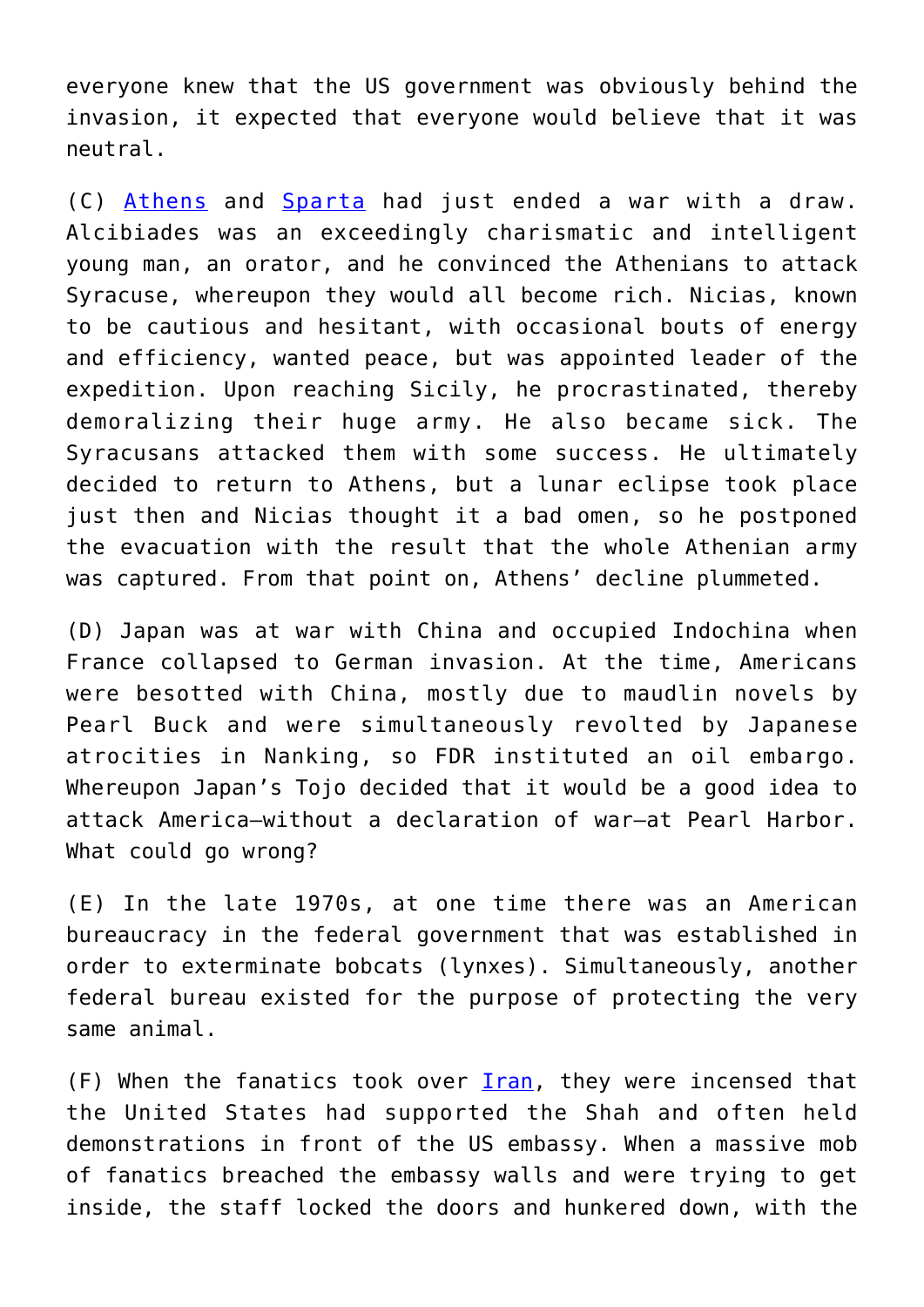guards arming themselves as the diplomats shredded documents. At one point one senior, stupid, officer insisted on going outside "to reason with them," whereupon the fanatics grabbed him and yelled to the staff that they would kill him if the doors were not opened. He screamed in terror to open the doors. In yet another act of stupidity, for his sake they opened the doors and the mob poured in, resulting in the staff being captured and held hostage for over a year, with the captors wallowing in the publicity and making bizarre demands.

As the American embassy in Tehran was being besieged, six diplomats in an adjoining building were able to escape. The Canadian embassy sheltered them and a plan was made to smuggle them out with fake passports and visas. Fortunately, one of the Canadians spotted a blunder in the passports: the date was in the normal calendar as opposed to what it should have been, namely the Muslim calendar. Ultimately, they were able to escape.

(G) There is a long, long history of foreign animal species being imported into this country either accidentally, or on purpose, which spread to the detriment of the native habitats. For example, Florida has seen a number of [pythons](https://www.usgs.gov/faqs/how-have-invasive-pythons-impacted-florida-ecosystems?qt-news_science_products=0#qt-news_science_products) take to the wild, causing ecological havoc in the Everglades. Lionfish were brought into Florida for aquariums and someone dumped lionfish in the Caribbean, whereupon they [spread](https://www.breitbart.com/news/lionfish-an-invasive-menace-terrorizing-venezuelas-coast/) everywhere. Journey up the road near Tupelo, Mississippi, and one will see luscious vegetation. It is very pretty until one realizes that it is only one type of plant-kudzu- and it is everywhere. It has choked up plants and trees and climbs up lampposts and dead tree trunks with rapidity. Asian [carp,](https://iiseagrant.org/no-reason-raising-awareness-about-the-threat-of-asian-carp-cant-be-a-little-fun/) a voracious [species](https://www.wilsonpost.com/sports/catching-asian-carp-for-fun-food/article_f6687418-fc52-11eb-a2e7-0f50eea960c8.html), gained a foothold, or rather an finhold, in one of the rivers and, unchecked, it spread. Journalists ran several television stories on it—not alarming stories, but humorous stories-because the fish [leap](https://www.youtube.com/watch?v=nc-e8EGkLMo) dramatically out of the water when they hear the outboard of a boat. They thought it hilarious, particularly if someone got injured. To this day,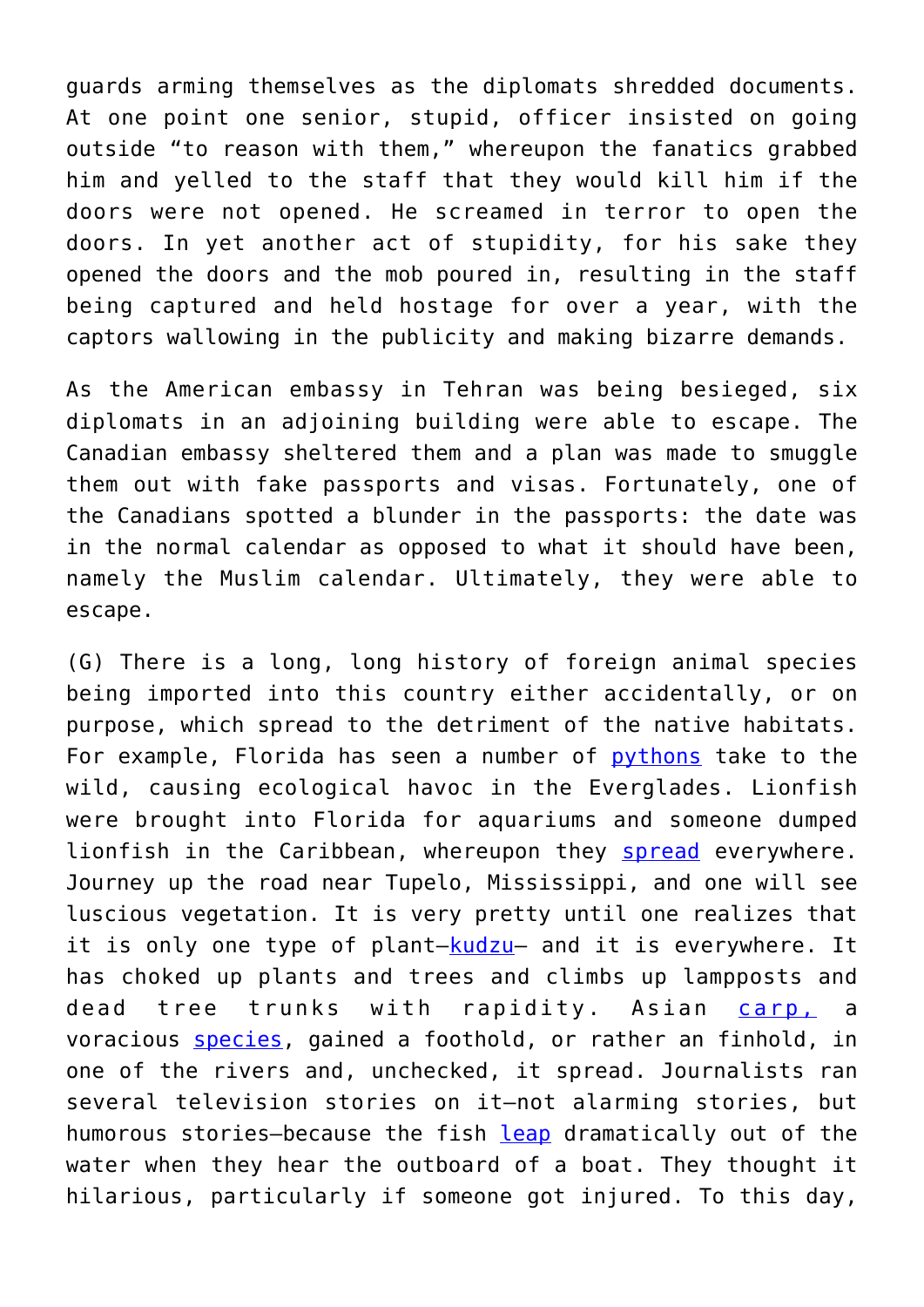lawmakers have not outlawed the importation of all exotic species, nor have they set up the necessary bureaucracy to exterminate the invasive species.

(H) During WW I, General Ludendorff remarked, "The English fight like lions." "Yes," a staff officer replied, "but they are led by donkeys." Throughout the 20th century, this was consistently the case, as British generals were stupid while their soldiers were excellent. But among these generals, there was one who stood head and shoulders above his colleagues in stupidity: Bernard Freyberg. Picture this: Mainland [Greece](https://www.youtube.com/watch?v=gxWsszePBLI) was occupied by the Nazis. British troops were in [Crete](https://www.youtube.com/watch?v=wqv3IILkIqQ) having retreated from the mainland. Thanks to Bletchley Park, the British knew the exact day of the German invasion and the exact targets. The attack vitally depended on surprise. Freyberg was informed the enemy would [invade](https://www.youtube.com/watch?v=Eex7zBP7e0k) by air and they would try to secure three (named) airfields in order to fly in reinforcements. But Freyberg ignored the intelligence reports, obsessed that it would be a seaborne invasion. On May 20, the sound of airplanes was followed by troops landing on the western tip. Freyberg was not surprised at all by the attack, making a remark that he had been expecting it. Some of the landings went awry and many parachutists were mauled. The few local defenders, about to be overwhelmed but putting up a terrific resistance, repeatedly asked for reinforcements and for the coastal naval guns turn to shell the invaders. Freyberg denied the request, wanting the guns for the naval invasion—which never came. He also refused to deploy his reserves. Even so, the German casualties were horrendous, with the Cretans going at the invaders like pit bulls. Nonetheless, German reinforcements arrived and Freyberg did nothing—except order a withdrawal from Crete. The [soldiers](https://www.youtube.com/watch?v=3OGcvwk3dqo) were left behind to be taken prisoner, while officers were evacuated. The postscript is that even though the invasion was aided by the British general's stupidity, the casualties were so high that Hitler forbade future air invasions.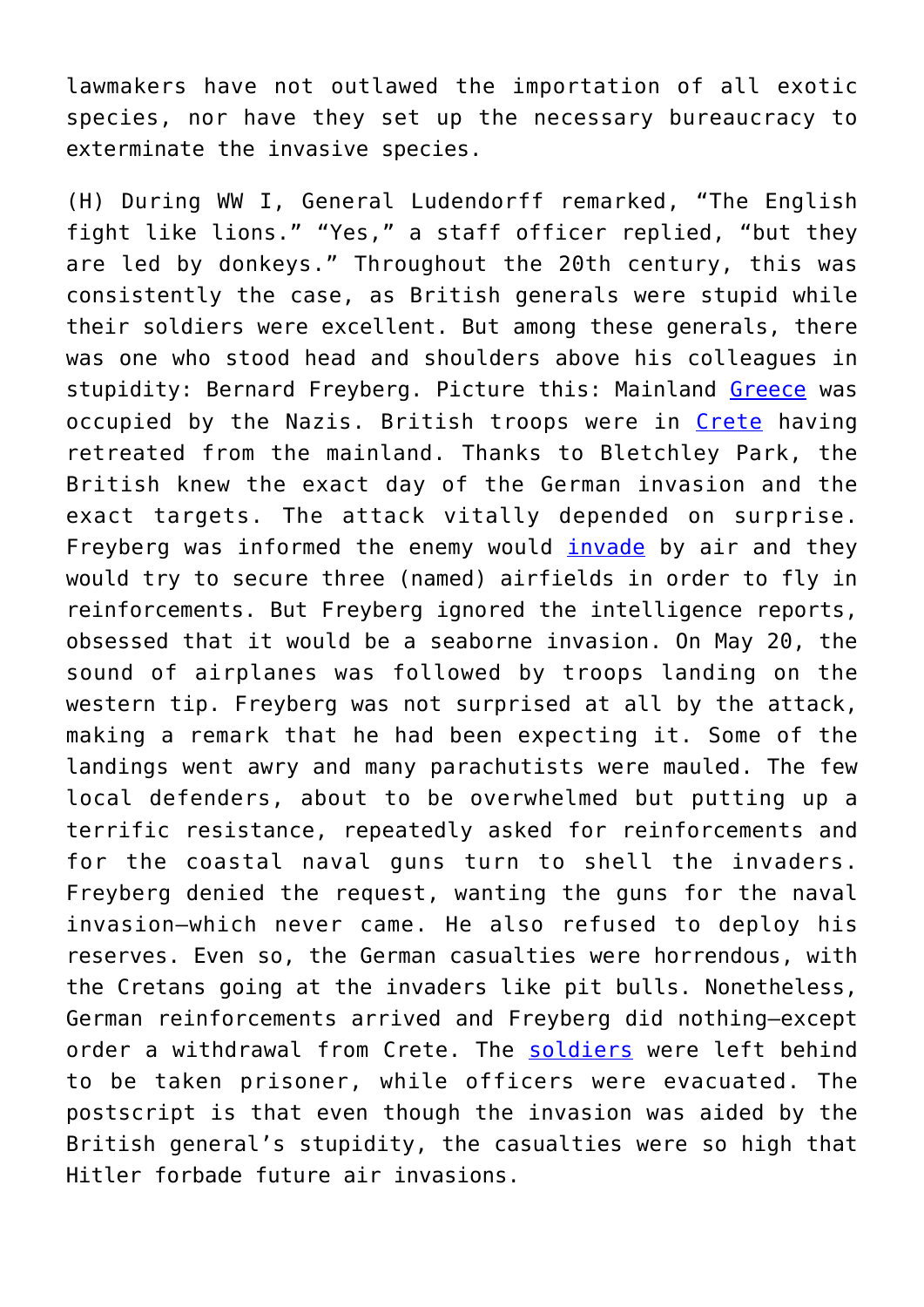(I) Mexican president Antonio de Santa Ana abolished the Constitution of 1824 and rejected federalism, with the result that several provinces revolted or broke away and had to be suppressed for many years thereafter (the Mexican Federalist War). One of them was Texas, which had a sizeable number of immigrants from America. Their numbers were few and were poorly armed. Logic would have dictated not to confront the large Mexican army and, instead, play for time in order to become stronger, especially after the defeats earlier at Goliad (where prisoners were executed) and elsewhere. Instead, 200 rebels voluntarily trapped themselves at the Alamo mission in San Antonio and took no measures to resist a possible siege, even though they had received reports that the Mexican army was on its way. On top of that, two incompetent egomaniacs, James Bowie and William Travis, vied for leadership. After being defeated, all surviving Alamo defenders were executed.

If that was not stupid enough, to this day Texans look back on the Alamo fiasco with pride.

A postscript: prior to the Battle of San Jacinto, Santa Ana stupidly made camp in a vulnerable position, contrary to his officers' advice, additionally underestimating any potential enemy forces and divesting himself of most of his army. His army was attacked, the soldiers massacred as payback for the Goliad and Alamo massacres, and Santa Ana was captured.

(J) Contemporary events will ultimately become historical, of course, so the COVID-19 fiasco has to be mentioned. An illness was early on acknowledged to have a survival rate of 99.9% but was portrayed by politicians and the media as being the equivalent of the Black Death. Logic and common sense vanished. People lined up waiting for hours to be tested—because they had no symptoms. A six-foot "[social](https://notthebee.com/article/watch-this-hilarious-compilation-of-utter-coronasanity-and-weep-for-our-world) distance" became the norm, the brainchild of a teenage [girl,](https://www.amazon.com/Price-Panic-Tyranny-Pandemic-Catastrophe/dp/B08G1Y764G/ref=sr_1_1?keywords=The+Price+of+Panic&qid=1636223797&sr=8-1) against epidemiologists' recommendation. The media, in particular, was [guilty](https://www.theepochtimes.com/mkt_morningbrief/whos-really-being-hospitalized_3963392.html?utm_source=Morningbrief&utm_medium=email&utm_campaign=mb-2021-09-02&mktids=103e4a8a3568d4bc6067c7183d607118&est=oQrJA4m7cKrqeKiIpbghIk3Ay9%2BnXvInZtsZrheaFkVU9hfrr3V4saHTt7zKCg%3D%3D) of *deliberately and*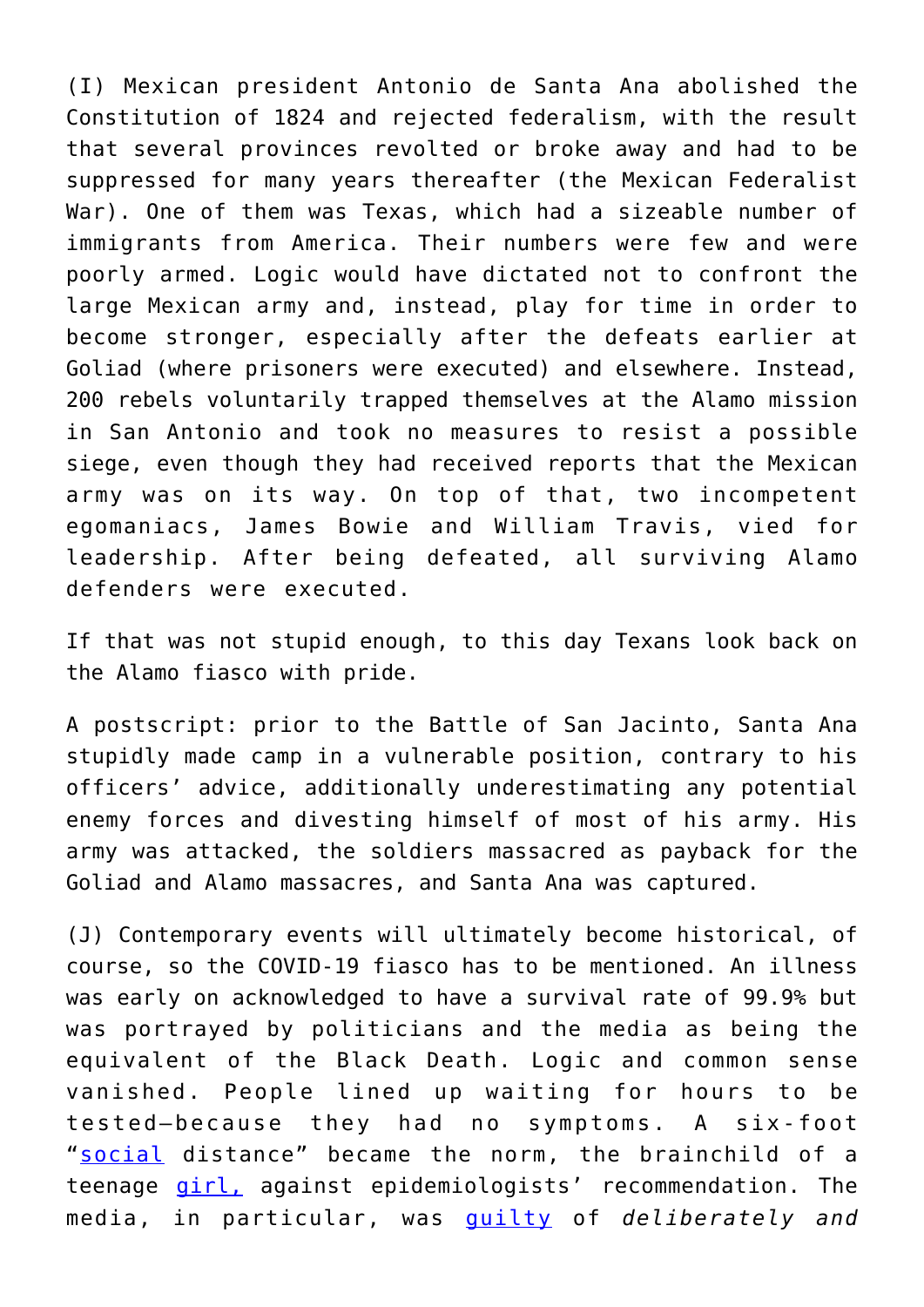*consistently* misrepresenting the fatality of the illness. Mortality rates were *deliberately falsified* so that persons who died from other causes were declared to have died from COVID. They wore face [masks](https://media.gab.com/system/media_attachments/files/085/435/118/original/4eccfec054cffddb.mp4) made with fibers to guard against a virus, which was like installing a barbed wire fence to prevent mosquitoes, and became [angry,](https://www.thegatewaypundit.com/2021/09/watch-illinois-teacher-caught-camera-calling-student-piece-sh-t-taking-mask-off/?utm_source=Email&utm_medium=the-gateway-pundit&utm_campaign=dailypm&utm_content=daily) even violent, with those who did not [wear](https://notthebee.com/article/this-weirdo-following-and-harassing-a-woman-in-target-over-masks-is-the-perfect-metaphor-for-america-right-now) a mask, not asking themselves that if the [masks](https://thefederalist.com/2021/08/27/the-aclu-is-suing-to-give-the-government-more-power-to-mask-your-kids/?&utm_source=newsletter&utm_medium=email&utm_campaign=the_federalist_daily_briefing_2021_08_28&utm_term=2021-08-28) were so effective why did they get upset if [others](https://thefederalist.com/2021/08/19/im-not-going-to-wear-a-mask-in-a-county-where-no-one-is-dying-of-covid/) did not, and, on the other hand, if the masks were useless, why did others have to wear them? They wore these masks inside their [homes](https://thefederalist.com/2021/08/03/nih-director-francis-collins-parents-should-wear-masks-at-home/), in parks and beaches—though informed that sunlight killed the virus. Conformity was insisted upon. The "six-week lockdown to flatten the curve" became a year. A lot of people lost their livelihood—except the politicians and journalists that were fanning the [panic](https://www.newsbusters.org/blogs/nb/kristine-marsh/2021/09/16/kimmel-maher-skewers-liberal-media-scaring-st-out-people-covid) who kept getting paid—and who did not wear masks when there were no cameras around. Then, came the vaccine which had [deadly](https://americanactionnews.com/media/2021/08/26/bbc-reporter-dead-after-experiencing-complications-from-astrazeneca-covid-jab/) [side](https://www.theepochtimes.com/mkt_morningbrief/menstrual-changes-after-covid-19-vaccination-should-be-actively-investigated-reproductive-immunologist_4000569.html?utm_source=Morningbrief&utm_medium=email&utm_campaign=mb-2021-09-17&mktids=4f4cfbfab92fa72f65cbe94b145b00dc&est=WKRKQ9RwE7cld2d%2BPnCgoJ8s3gbNPKaYoh%2FyFBY4tqfsQscwB%2BgoR9ZGZIjYdA%3D%3D) effects. People who took the vaccine and were supposedly immune continued to wear masks. They also insisted that others become vaccinated, which brought up the question: if the vaccines worked so [well](https://www.youtube.com/watch?v=GhXM-JsHCuI), why did others have to comply, and if they didn't work, why did others have to be vaccinated? In other words, vaccinated persons were protected from COVID, but not from the unvaccinated. Logic or common sense simply did not penetrate these people. [Worst](https://notthebee.com/article/pew-research-poll-shows-65-of-dems-think-censorship-of-misinformation-is-good-even-if-it-suppresses-personal-rights-and-truth-70-of-republicans-believe-the-opposite) of all was the <u>[deliberate](https://www.thegatewaypundit.com/2021/08/chicago-mother-judge-took-away-parental-rights-not-getting-covid-vaccine/?utm_source=Email&utm_medium=the-gateway-pundit&utm_campaign=dailyam&utm_content=daily)</u> jettisoning of **[basic](https://www.takimag.com/article/the-freedom-to-be-left-alone/)** [rights,](https://dailycaller.com/2021/07/12/joe-biden-dnc-vaccine-misinformation-covid-19-coronavirus/?utm_source=piano&utm_medium=email&utm_campaign=2680&pnespid=gvRss.0FWgqNTx1HIzwMy.dLooOvxOwa9cf.vQQq) from the <u>[right](https://www.breitbart.com/entertainment/2021/08/23/thousands-join-unmute-us-marches-across-europe-to-protest-ban-on-music-festivals/)</u> to [assembly](https://www.washingtonpost.com/health/2020/10/17/sturgis-rally-spread/), to [free](https://www.dailysignal.com/2021/09/08/elizabeth-warren-asks-amazon-to-ban-books-products-spreading-covid-19-misinformation/) [speech](https://dailycaller.com/2021/09/29/youtube-vaccine-covid-19-misinformation/?utm_source=piano&utm_medium=email&utm_campaign=2906&pnespid=57B9DXpEZK8AhKPaqivvCpLXtgCvUIAmfbWx2eR4tkZmRBi9pIZ.Y7Po5K19psjpBV_Hkr4H) and [freedom](https://thefederalist.com/2020/10/24/la-times-targets-john-macarthurs-church-by-labeling-three-covid-19-cases-an-outbreak/) to [worship.](https://notthebee.com/article/church-is-essential-john-macarthurs-grace-community-church-gets-big-money-in-settlement-with-la-county) The

politicians—Americans, [Canadians](https://www.lifesitenews.com/news/ontario-premier-doug-fords-chief-pollster-asks-citizens-if-they-support-jailing-those-who-spread-disinformation-about-covid-19/), [Australians](https://www.investmentwatchblog.com/australian-government-attempts-to-shut-it-down-as-melbourne-protestors-stand-their-ground/), [Italians,](http://www.atlanticoquotidiano.it/quotidiano/la-guerra-ai-non-vaccinati-fara-vincere-forse-la-battaglia-delloggi-ma-lascera-ferite-che-pagheremo-care/) [Briti](https://www.theepochtimes.com/mkt_breakingnews/protests-rage-across-europe-as-lockdown-vaccination-mandates-start_3917231.html?utm_source=News&utm_medium=email&utm_campaign=breaking-2021-07-25-1&mktids=814d5a2294ac9a1c912fa04a3449f6f5&est=5vKMXkwpaHLK7PqPGqJ943hQ00rnFUGMjFWzwvRsDzH%2FVEylmk%2F7iXx9aVPkvw%3D%3D) [sh](https://www.theepochtimes.com/mkt_breakingnews/protests-rage-across-europe-as-lockdown-vaccination-mandates-start_3917231.html?utm_source=News&utm_medium=email&utm_campaign=breaking-2021-07-25-1&mktids=814d5a2294ac9a1c912fa04a3449f6f5&est=5vKMXkwpaHLK7PqPGqJ943hQ00rnFUGMjFWzwvRsDzH%2FVEylmk%2F7iXx9aVPkvw%3D%3D), [French](https://www.breitbart.com/europe/2021/07/31/liberte-150000-protest-against-vaccine-passports-in-france/)-got in touch with their inner dictator, the media supported them, and the sophists justified it. As one wag put it, "Imagine a vaccine so safe that you have to be threatened to take it—for a disease so deadly you have to be tested to know if you have it."

I could go on and on about other historical instances (and I have not even touched upon [intellectual](https://www.theatlantic.com/ideas/archive/2018/10/new-sokal-hoax/572212/) stupidity, as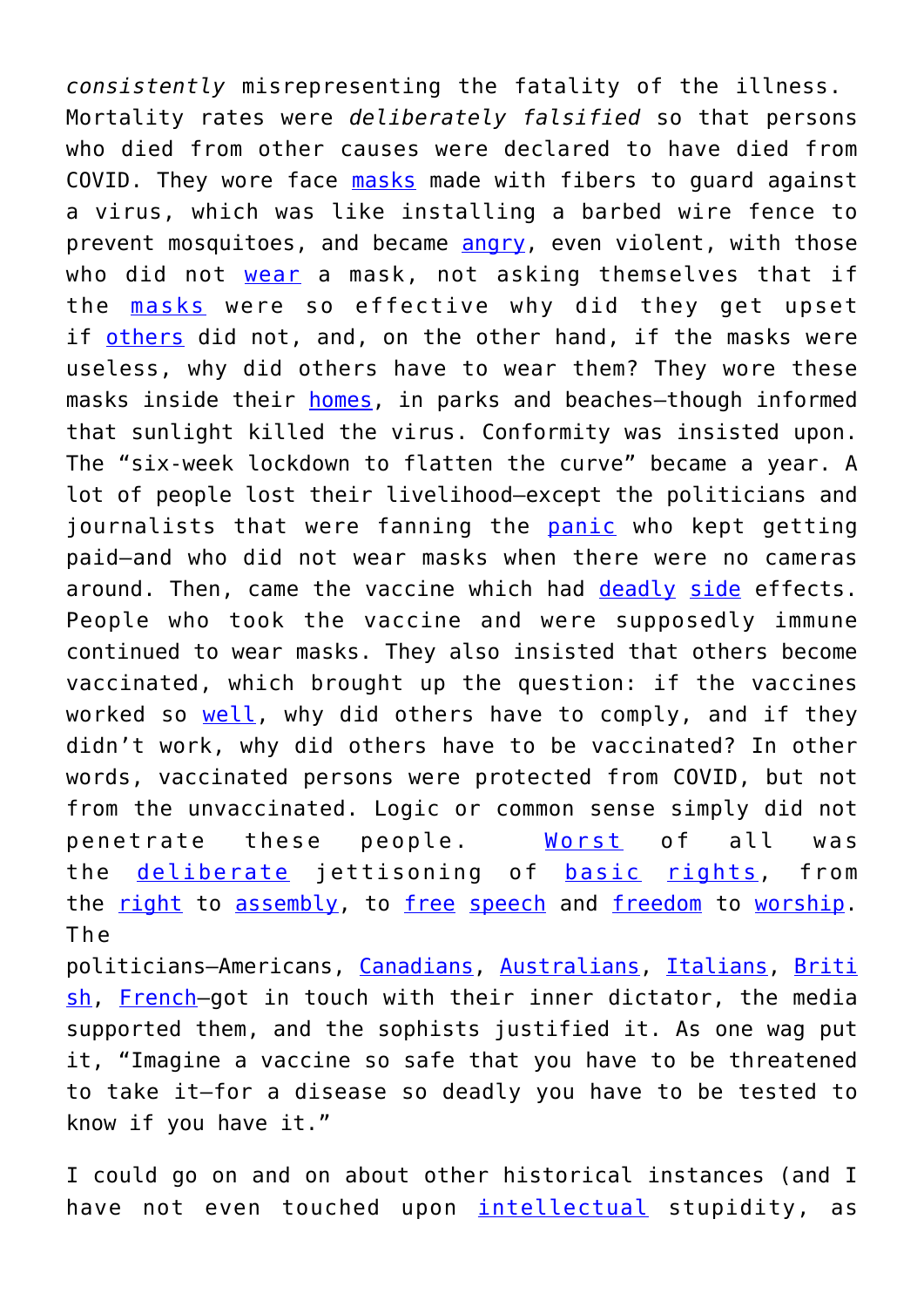exemplified by [Freudian](https://www.tandfonline.com/doi/abs/10.1080/10911359.2019.1673869) psychoanalysis, free verse, CRT, the present-day transgender movement and [Marxism](https://www.newenglishreview.org/Armando_Simon/Marxism_Madness/)) but, again, there are space constraints. However, let me say that while it is usually the case that one of the major participants demonstrates his stupidity, on occasion opposing opponents are in the same boat (Saddam Hussein and George W. Bush come to mind).

 $*$ 

 $*$ 

The above is not just amusing for history buffs, but has greater significance. Stupidity comes into play in Historiography. [Marxist](https://www.amazon.com/Philosophy-History-Our-Time-Commentary/dp/0385093977/ref=sr_1_1?keywords=The+Philosophy+of+history+in+our+time+by+meyerhoff&qid=1636224441&s=audible&sr=1-1) Historiography [would](https://www.amazon.com/Reflections-Marxist-Theory-History-Blackledge/dp/0719069572/ref=sr_1_12?keywords=marxist+history&qid=1636856245&s=books&sr=1-12) have one believe that individuals, and "incidentals," are irrelevant to history (there is a certain attitude of pre-destination in Marxist Historiography). What counts is masses. The irony here is that Marxists were, and are, famous for glorifying certain individuals (Lenin, Stalin, Mao, Castro) to the point of creating cults of personality.

I have **arqued** otherwise: history is biography. For example, is it possible to relate the American War of Independence without naming a single individual, or his personality?

On August 22, 1939, Hitler told his staff that the reason for starting a war rested on two factors: his "personality" [his word] and that of Mussolini's; all other European heads of states were peace-loving nonentities. Contrary to what you may have been informed by pseudo-historians, the only person in Germany that wanted [war](https://www.amazon.com/Rise-Fall-Third-Reich-History/dp/0831774045/ref=sr_1_3?crid=330A9WA6NXPCW&keywords=the+rise+and+fall+of+the+third+reich&qid=1637816931&sprefix=the+rise+and+fall+of+the+thi%2Caps%2C206&sr=8-3) was Hitler—the *only* one.

In Historiography, Thomas Carlyle is the name most associated with The Great Men of History Theory, which is that all important historical events and historical periods are the result of the actions and words of outstanding men. A very good case can be made for that theory. In recent history of the United States, we saw John [McCain](https://www.nbcnews.com/health/obamacare/mccain-hated-obamacare-he-also-saved-it-n904106) be the sole vote that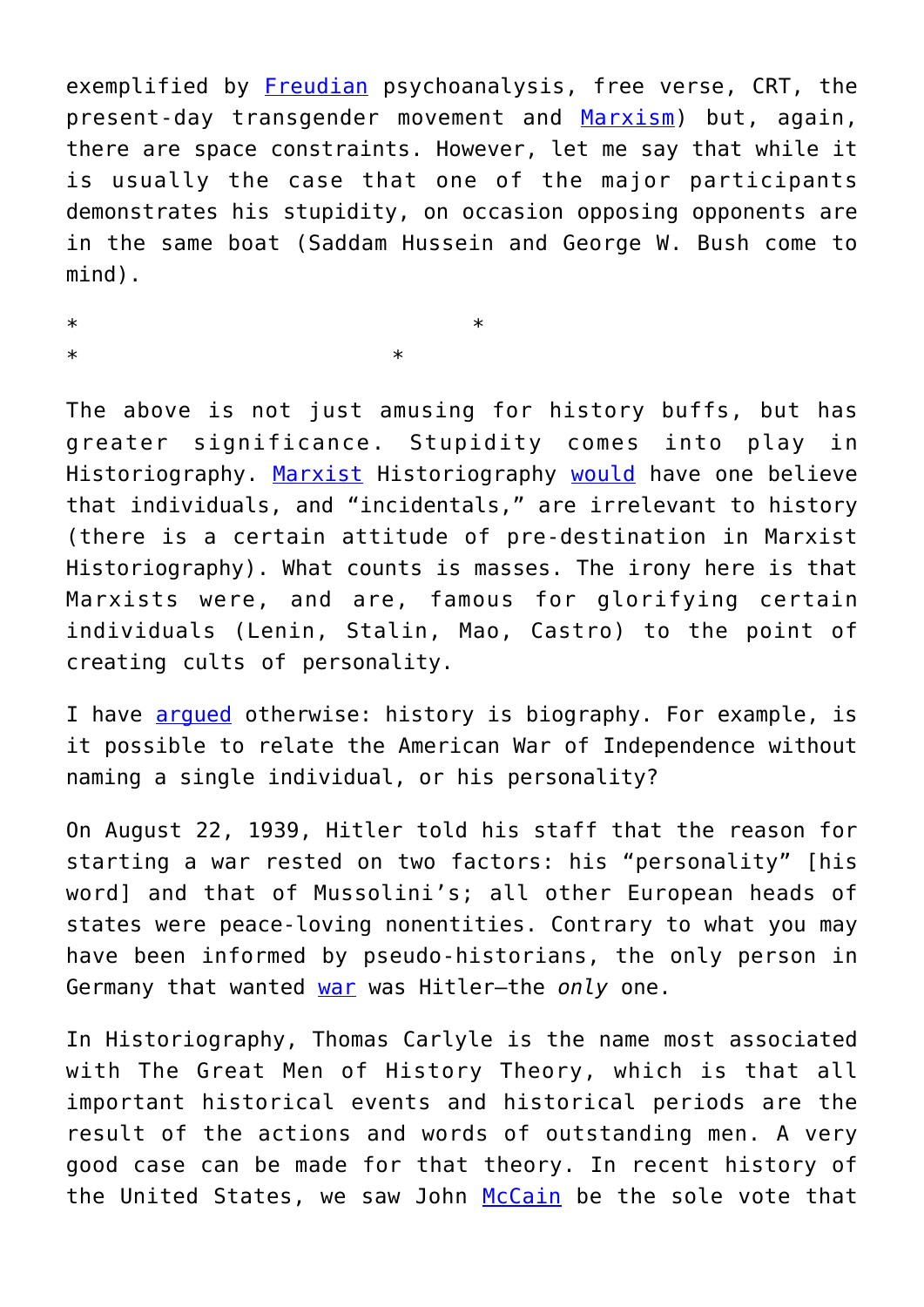derailed the tearing down of Obamacare and Senator Joe [Manchin](https://www.breitbart.com/politics/2021/12/20/peter-schweizer-joe-manchin-resisted-offers-cronyism-corruption-self-enrichment/) cast the sole vote that also derailed the Build Back Better bill which would have accelerated the country into bankruptcy. In both instances, they resisted enormous pressure from their parties, their colleagues and the president.

A similarly good case can also be made for The Stupid Men of History Theory. Paradoxically and counterintuitively, some men who are very stupid nonetheless acquired positions of responsibility during crucial moments in history. After all, History would have been totally different if the above individuals had not been so stupid: Crete could have been held by the British (their first actual, morale-boosting victory) and Hitler would have had to postpone Operation Barbarossa; Fidel Castro could have been overthrown, or a Cuban Civil War have occurred, Athens could have triumphed and become so powerful that Sparta would have never defeated her, Japan could have looked for other sources of oil and thereby avoided defeat of all its forces so the USA would not have been dragged into WWII. There is a wonderful phrase in English: the right man at the right place at the right time. The opposite applies as well: the wrong man at the right place at the right time (Nicias, George W. Bush, Kennedy, Freyberg, etc.).

This thesis [should](https://nypost.com/2015/07/05/man-dies-instantly-after-launching-firework-off-head/) not [come](https://www.thejournal.ie/man-shouts-fck-alligators-gets-eaten-by-alligators-2200353-Jul2015/) as a surprise [once](https://dailycaller.com/2021/12/10/mcdonalds-freak-out-video-woman-twitter-gafollowers/) you realize [that](https://www.takimag.com/article/the-week-that-perished-168/) stupidity is [all](https://www.bbc.com/news/uk-35785834) around [us.](https://connectingdirectors.com/57345-darwin-awards-honor-ridiculous-deaths)

And then, there are the "incidentals," which further brings doubt on the inevitability of Marxist Historiography: There was heavy rain the eve of the Battle of Waterloo, which delayed and hampered Napoleon's attack. If the rain had not occurred, he might have defeated Wellington, then wheeled about to smash Blucher who galloped in at the climax of the battle. In October 11, 1492, Columbus saw a faint glow on the western horizon, which he interpreted as coming from land. In truth, a swarm of luminescent marine worms had surfaced to mate, which it does like clockwork every year at the same time. Perhaps the exasperated sailors would have tossed